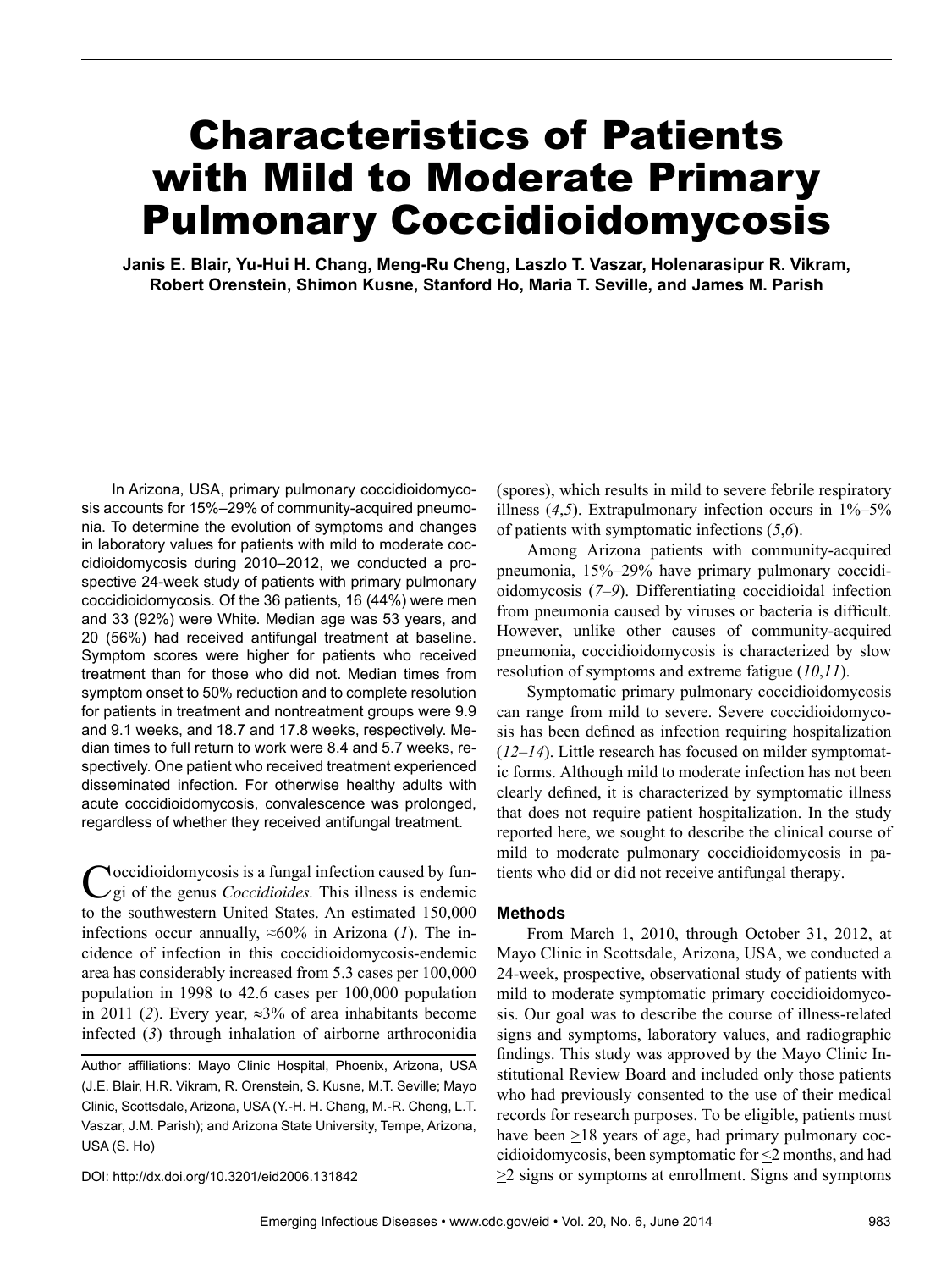included (but were not limited to) fever, chills, night sweats, headache, joint aches, muscle pains, cough, rash, fatigue, inspiratory chest pain, and shortness of breath. The diagnosis was either confirmed (according to positive culture results or histologic findings) or probable (according to typical symptoms and radiographic abnormalities, with positive serologic test results). Also for patient eligibility, serologic test results were required to be positive for IgG against *Coccidioides* spp. by enzyme immunoassay (Meridian Bioscience, Inc., Cincinnati, OH, USA), immunodiffusion, or complement fixation, or for IgM by immunodiffusion. No remuneration or other incentive was provided for study participation. Exclusion criteria were as follows: hospitalization, clinical evidence of overtly extrathoracic coccidioidomycosis, laboratory or radiographic findings of severe or disseminated infection (e.g., an initial complement fixation titer >1:32, chest radiographic abnormalities with miliary distribution, lung involvement >50%, or large pleural effusion), concurrent conditions associated with increased risk for severe or disseminated coccidioidomycosis (e.g., any viral load of HIV, chemotherapy within 6 months for cancer, solid organ or hematologic transplantation, hematologic malignancy [active or remote], diabetes mellitus, or pregnancy), receipt of immunosuppressive medications (e.g., tumor necrosis factor inhibitors, calcineurin inhibitors, mycophenolate mofetil, sirolimus, or chronic oral corticosteroids [equivalent dose of >5 mg/day, excluding inhaled, topical, or limited and transient oral corticosteroids for <5 days]), concurrent cardiopulmonary conditions (e.g., pulmonary coinfection, asthma or chronic obstructive pulmonary disease, cardiomyopathy), or underlying liver disease or stage 4 or 5 kidney disease (glomerular filtration rate  $\leq$ 29 mL/min/1.73 m<sup>2</sup>).

Treatment decisions were determined by the treating physicians, and whether a patient received antifungal therapy before enrollment was recorded (medication name, dose, frequency, duration). After patients were enrolled, physician investigators determined the need to initiate or continue antifungal medication on a case-by-case basis. Patients were assigned to the treatment group if at any time before enrollment through study completion they received any antifungal treatment.

The medical care for coccidioidomycosis was provided by physician investigators and conducted in a standardized fashion. The initial evaluation included a complete blood cell count, comprehensive metabolic panel, serologic testing for HIV, pregnancy testing, and serologic testing for coccidioidomycosis (by enzyme immunoassay, immunodiffusion, and complement fixation); collection of microbiological specimens, if applicable (mostly sputum for fungal culture); and analysis of chest radiographs. Patients were evaluated clinically, serologically, and radiographically (chest) at enrollment and at 4, 12, 16, and 24 weeks.

Signs and symptoms were assessed by using modified standardized Mycosis Study Group symptom scores previously used in coccidioidomycosis clinical trials (*15*–*17*). Symptom scores were based on answers to a questionnaire listing common symptoms of coccidioidomycosis (fever [subjective or measured], chills, night sweats, headache, joint aches, muscle pain, rash, fatigue, anorexia or weight loss, swelling, cough, shortness of breath, pain during inspiration, hemoptysis). Additional symptoms noted by patients at enrollment were added to the list. Each symptom was scored as 1 point, and points were tallied for an enrollment symptom score. Each time signs and symptoms were assessed, patients were directly asked about symptom presence or absence within the preceding week. Symptoms could be added to the score as the course of illness progressed. After patient enrollment, symptoms were tallied weekly. When this score declined to 50% of the enrollment score for 2 consecutive weeks, symptoms were assessed every 2 weeks for 2 episodes, then monthly for 6-month follow-up visits. Baseline and monthly fatigue levels were assessed by using the fatigue severity scale (*10*,*18*), and health-related quality of life was assessed by using the 36-Item Short Form Health Survey (*19*). Full-time or part-time attendance at work or school was recorded during assessments. The coccidioidal radiology score was based on Mycosis Study Group scoring  $(15,16)$  as follows: size (1 point for lesions  $\leq 5.0$  cm; 2 for >5.0 cm), spread (1 point if unilateral; 2 if bilateral), and other characteristics (1 point each for pulmonary cavity, hilar lymphadenopathy, or pleural effusion).

All end points were established a priori. The primary end point was time required to achieve a 50% decrease in symptom score. Secondary end points included time to 100% symptom resolution (excluding fatigue), time to resumption of all activities of daily living, time to achieve 50% and 100% reductions in fatigue score, time to 50% reduction in Mycosis Study Group score, time to full attendance at work or school, and time to 50% improvement in quality-of-life score. Secondary end points included comparison of end points between patients in the treatment and nontreatment groups. All recorded times were normalized to time of symptom onset rather than time from enrollment.

Patient characteristics and the occurrence of symptoms were summarized as counts and percentages and were compared between treatment groups by using the  $\chi^2$  test or the Fisher exact test. The total symptom score, time to resolution, and quality-of-life summary scores were summarized as medians and interquartile ranges and were compared by using the Wilcoxon rank–sum test. The prevalence of each symptom over time was plotted. The prevalence of each symptom was modeled by the generalized estimating equation, and the difference of the prevalence between time points was evaluated statistically. All analyses were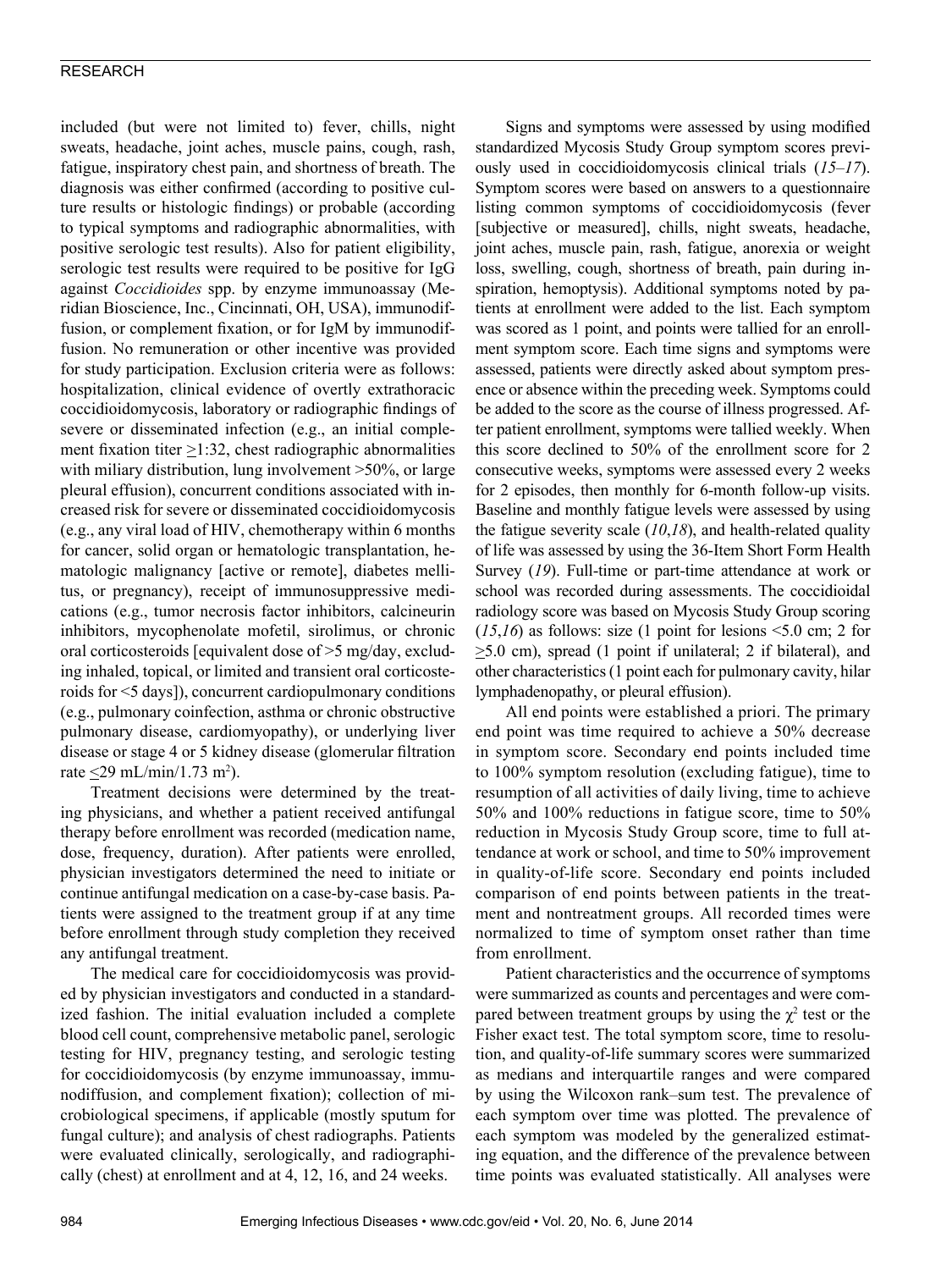performed by using SAS 9.2 (SAS Institute Inc., Cary, NC, USA). All hypothesis tests were 2 sided, and statistical significance was defined as  $p<0.05$ .

#### **Results**

During the study period, 45 patients with primary pulmonary coccidioidomycosis were enrolled; 9 withdrew consent or did not fully seroconvert, leaving 36 with probable infection for inclusion in the study (Figure 1). Of these, 27 (75%) patients remained in the study through week 24 of their illness, and 20 (56%) completed the entire 24 weeks of observation after enrollment. Median time from symptom onset to enrollment was 33 days.

At the time of enrollment, 16 (44%) patients had not received antifungal therapy (Table 1). Among the 20 (56%) patients who had received antifungal therapy, treatment was initiated by nonstudy medical practitioners before enrollment for 17 and by study physicians on the day of enrollment for 3. Antifungal treatment was initiated at a median of 21 days of symptoms (range 4–46 days after onset [interquartile range 11–32 days]). Of the 20 who received treatment, 18 received fluconazole at 400 mg per day for a median of 8.5 weeks (range 1.5–28.0 weeks). The median weight of patients in the treatment group was 84.8 kg (interquartile range 73–91 kg). Twenty-six patients (16 treatment, 10 nontreatment) had received empiric treatment with 1 or 2 courses of antibacterial drugs before their coccidioidomycosis diagnosis.

At enrollment, ongoing fever was more common among patients who had received treatment than among those who had not  $(8/20 \, 140\%)$  vs. 1/16 [6.2%], respectively;  $p = 0.02$ ), although other symptoms did not differ by group (Table 1). At enrollment, symptom scores



Figure 1. Coccidioidomycosis patient enrollment and exclusions, Arizona, USA, March 1, 2010–October 31, 2012.

were higher among patients in the treatment than in the nontreatment group (median 5.5 vs. 4.0, respectively;  $p = 0.02$ ).

In terms of occupation, 22 patients were employed and 3 were full-time students (Table 1). The median number of whole workdays missed was 10 (range 1–28 days). One student missed 10 days of school.

At enrollment, no significant differences in serologic or radiographic findings were noted among patients in the treatment and nontreatment groups (Table 1). The percentages of patients with detectable complement fixation antibody at enrollment and at 4, 12, and 24 weeks were 38% (12/32), 61% (17/28), 59% (16/27), and 23% (5/22), respectively. Peak complement fixation titers (range 1:2– 1:32) occurred 4 weeks after enrollment. Radiographic scores did not differ by group; and for most patients, a unilateral radiographic abnormality <5 cm was seen. Although radiographic abnormalities improved over time, abnormalities on chest radiographs, as reflected in median scores, did not decline from 2.0 at enrollment. At 24 weeks, one-half of the patients had residual granuloma.

Table 2 summarizes primary and secondary end points of the study and shows that times to most end points were similar for both groups; for the nontreatment and the treatment groups, the median times to 50% and 100% resolution of symptoms were 9.1 and 9.9 weeks and 17.8 and 18.7 weeks, respectively. The median times to 50% resolution of fatigue were 9.8 and 12.9 weeks, respectively. Of 27 patients, 13 (48%) indicated continued fatigue by week 24. Patients in the nontreatment group returned to full-time work sooner than did those in the treatment group (5.7 vs. 8.4 weeks, respectively) ( $p = 0.02$ ).

Figure 2 and Table 3 summarize symptom resolution for the 36 patients over time. Although symptom curves seemed to separate, especially from week 16 on, there was no statistical significance between these curves.

The course of convalescence was typical for 35 patients and atypical for 1 patient. This previously healthy 34-year-old White man was initially seen at an external institution for a 3-week history of fever, night sweats, dry cough, headache, and rash. Serologic test results were positive for *Coccidioides* spp. by enzyme immunoassay and immunodiffusion, and chest radiographs demonstrated a 3-cm nodular infiltrate; the physician prescribed a nonstandard antifungal regimen of ketoconazole at 400 mg/day. When the patient was referred to our institution (Mayo Clinic Hospital, Phoenix, AZ, USA) for possible study participation 10 days later, his symptoms were nearly resolved and ketoconazole was discontinued by the study physician. One week after enrollment, the patient experienced a severe headache; subsequent cerebrospinal fluid analysis was consistent with aseptic meningitis, presumed to be caused by *coccidioides*. He was given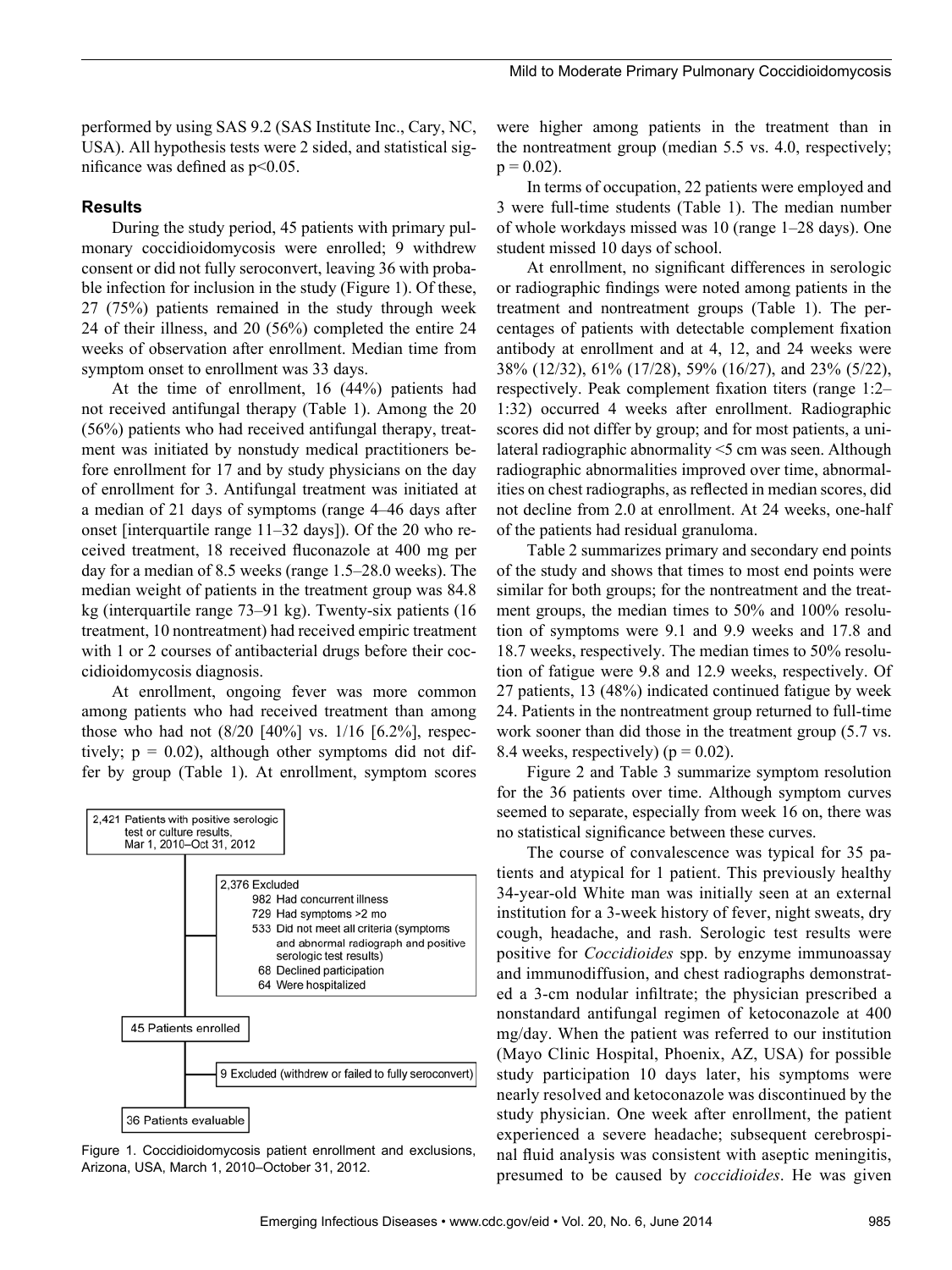fluconazole at 800 mg/day and promptly improved clinically. Lifelong treatment is anticipated.

## **Discussion**

Over the past 2 decades, the incidence of coccidioidomycosis has markedly risen in the disease-endemic area (*1*,*2*). Until recently, little research has characterized the course of uncomplicated symptomatic illness, although experienced clinicians have observed that affected patients eventually recover (*11*,*20*). Each year in the disease-endemic area, an estimated 3% of the population becomes infected (*3*); therefore, even if 60% of the infected population is asymptomatic, the potential number of patients who may become ill enough to be unable to perform daily activities or work is substantial. This study prospectively characterized the prolonged clinical course of patients with mild to moderate primary pulmonary coccidioidomycosis.

A 2007 survey found that patients with coccidioidomycosis undifferentiated by severity, status of dissemination, or duration (acute or chronic) recalled experiencing symptoms for a median of 120 days and missing 14 days of work or 9 days of school (*21*). The study was limited by its retrospective nature, relying only on the ability of patients to recall details of their illness from the previous year, and these self-reports were not correlated with severity of illness (mild vs. severe or pulmonary vs. disseminated). Other investigators have demonstrated a median time of 95–98 days (roughly 14 weeks) to 50% resolution of symptoms (*11*). Still others have found that fatigue is severe at baseline and 4 months later (*10*) and that >25% of otherwise healthy college students with primary coccidioidomycosis

| Table 1. Characteristics of 36 patients with primary pulmonary coccidioidomycosis, Arizona, USA, March 1, 2010–October 31, 2012* |                            |                      |                  |                      |  |  |  |
|----------------------------------------------------------------------------------------------------------------------------------|----------------------------|----------------------|------------------|----------------------|--|--|--|
|                                                                                                                                  |                            | Antifungal treatment |                  |                      |  |  |  |
| Characteristic                                                                                                                   | Total, $N = 36$            | Yes, $n = 20$        | No, $n = 16$     | p value              |  |  |  |
| Sex, no. (%)                                                                                                                     |                            |                      |                  |                      |  |  |  |
| M                                                                                                                                | 16 (44)                    | 11(55)               | 5(31)            | $0.15+$              |  |  |  |
| F                                                                                                                                | 20 (56)                    | 9(45)                | 11 (69)          | $0.15+$              |  |  |  |
| Age, y, median (range)                                                                                                           | $53(21 - 79)$              | 52 (28-79)           | $53(21 - 68)$    | 0.48 <sup>‡</sup>    |  |  |  |
| Race/ethnicity, no. (%)                                                                                                          |                            |                      |                  | $0.65 +$             |  |  |  |
| White                                                                                                                            | 33 (92)§                   | 18 (90)              | 15 (94)          |                      |  |  |  |
| Hispanic                                                                                                                         | 1(3)                       | 1(5)                 | 0                |                      |  |  |  |
| Asian                                                                                                                            | 2(6)                       | 1(5)                 | 1(6)             |                      |  |  |  |
| Follow-up time, median (IQR), wk                                                                                                 | $24(24.0-24.0)$            | $24(21.5-24.0)$      | 24 (24.0-24.0)   |                      |  |  |  |
| Concurrent illness¶                                                                                                              |                            |                      |                  |                      |  |  |  |
| Rheumatologic, no. (%)#                                                                                                          | 1(3)                       | 1(5)                 | $\mathbf 0$      | $0.35 +$             |  |  |  |
| Prior remote cancer, no recurrence, no./total (%)#                                                                               | 3/35(9)                    | 2/19(11)             | 1(6)             | $0.65 +$             |  |  |  |
| Employment                                                                                                                       |                            |                      |                  |                      |  |  |  |
| Employed at time of coccidioidomycosis, no. (%)                                                                                  | 22(61)                     | 14 (70)              | 8(50)            | $0.22$ †             |  |  |  |
| Illness resulted in work absences, no. (%)                                                                                       | 18/22 (82)                 | 12/14 (86)           | 6/8(75)          | $0.53 +$             |  |  |  |
| Days absent, median no. (IQR), [range]                                                                                           | $10(5-14)$ [1-28]          | 10 (5-15) [2-28]     | $7(4-12)$ [1-13] | $0.32+$              |  |  |  |
| School attendance                                                                                                                |                            |                      |                  |                      |  |  |  |
| Attending at time of coccidioidomycosis, no. (%)                                                                                 | 3(8)                       | 2(10)                | 1(6)             | 0.68                 |  |  |  |
| Illness resulted in absences, no./total (%)                                                                                      | 1/3(33)                    | 0                    | 1/1(100)         | 0.08                 |  |  |  |
| Coccidioidal symptoms, ever present, no. (%)                                                                                     |                            |                      |                  |                      |  |  |  |
| Fatigue                                                                                                                          | 36 (100)                   | 20 (100)             | 16 (100)         | $>0.99$ <sup>+</sup> |  |  |  |
| Fever                                                                                                                            | 31(86)                     | 19 (95)              | 12(75)           | $0.08 +$             |  |  |  |
| Chills                                                                                                                           | 32 (89)                    | 19 (95)              | 13(81)           | $0.19+$              |  |  |  |
| Cough                                                                                                                            | 34 (94)                    | 18 (90)              | 16 (100)         | $0.19+$              |  |  |  |
| Night sweats                                                                                                                     | 29 (81)                    | 17(85)               | 12(75)           | $0.45+$              |  |  |  |
| Headache                                                                                                                         | 29 (81)                    | 16 (80)              | 13(81)           | $0.93 +$             |  |  |  |
| Chest pain                                                                                                                       | 25 (69)                    | 15(75)               | 10(62)           | $0.52+$              |  |  |  |
| Arthralgia                                                                                                                       | 25 (69)                    | 13(65)               | 12(75)           | $0.59 +$             |  |  |  |
| Rash                                                                                                                             | 23 (64)                    | 12(60)               | 11 (69)          | $0.58 +$             |  |  |  |
| Coccidioidal symptoms score at enrollment, median (IQR)                                                                          | $\overline{5.0}$ (3.0-7.0) | $5.5(5.0 - 7.5)$     | $4.0(3.0 - 5.0)$ | $0.02$ ‡             |  |  |  |
| Diagnostic test results                                                                                                          |                            |                      |                  |                      |  |  |  |
| Median chest radiograph score at enrollment                                                                                      | 2.0                        | 2.0                  | 2.0              | $0.72$ ‡             |  |  |  |
| Positive serologic results at enrollment, no./total (%)                                                                          |                            |                      |                  |                      |  |  |  |
| EIA IgM                                                                                                                          | 34/35 (97)                 | 18/19 (95)           | 16/16 (100)      | $0.35+$              |  |  |  |
| EIA IgG                                                                                                                          | 26/35 (74)                 | 12/19 (63)           | 14/16 (88)       | $0.1+$               |  |  |  |
| ID IqM                                                                                                                           | 14/36 (39)                 | 7/20(35)             | 7/16(44)         | $0.59 +$             |  |  |  |
| ID IgG                                                                                                                           | 19/35 (53)                 | 10/20 (50)           | 9/16(56)         | 0.71                 |  |  |  |
| Positive IgG by CF                                                                                                               | 12/32 (38)                 | 6/16(38)             | 6/16(38)         | $>0.99$ <sup>+</sup> |  |  |  |

\*IQR, interquartile range; EIA, enzyme immunoassay; ID, immunodiffusion; CF, complement fixation.

 $+$ By  $\chi^2$  test.

‡By Wilcoxon rank-sum test.

§95% CI for White race was 77.5%–98.2%.

¶No patients had pulmonary, cardiovascular, kidney, or liver disease.

#Patient was not receiving any immunosuppressive treatment or chemotherapy.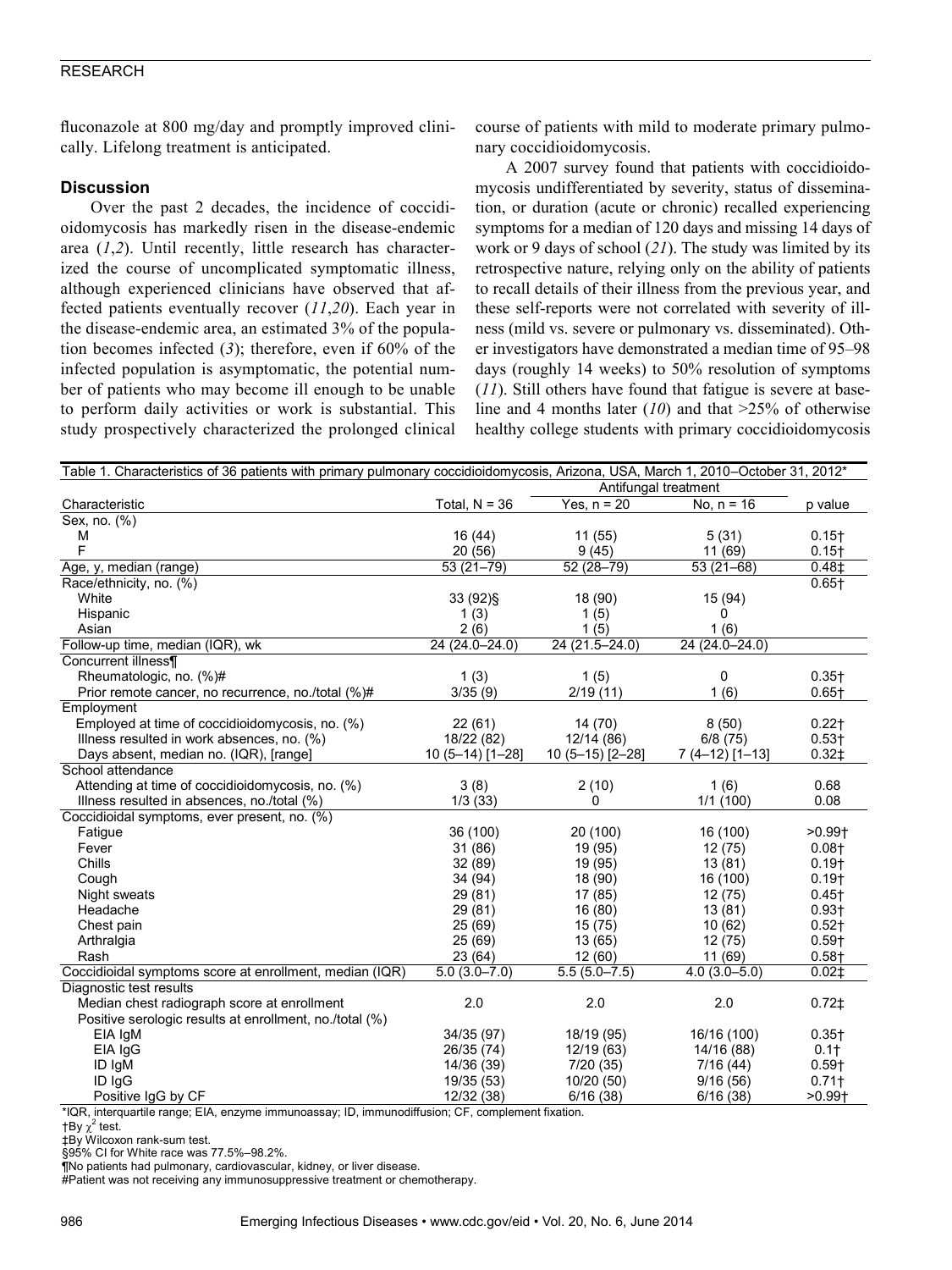|                                            | Antifungal treatment |              |                   |
|--------------------------------------------|----------------------|--------------|-------------------|
| Study end point                            | Yes, $n = 20$        | No, $n = 16$ | p value           |
| Time to 50% reduction in symptom score, wk |                      |              | $0.84 +$          |
| Median                                     | 9.9                  | 9.1          |                   |
| Q1, Q3                                     | 7.0, 13.4            | 7.4, 17.1    |                   |
| Range                                      | $4.0 - 24.0$         | $3.7 - 24.4$ |                   |
| Time to complete symptom resolution, wk    |                      |              | $0.65 \pm$        |
| Median                                     | 18.7                 | 17.8         |                   |
| Q1, Q3                                     | 13.6, 25.0           | 12.1, 24.0   |                   |
| Range                                      | $8.9 - 29.6$         | $8.7 - 27.1$ |                   |
| Time to 50% reduction in fatigue, wk§      |                      |              | 0.59 <sup>‡</sup> |
| Median                                     | 12.9                 | 9.8          |                   |
| Q1, Q3                                     | 8.0, 16.0            | 8.4, 15.9    |                   |
| Range                                      | $5.0 - 29.6$         | $4.4 - 25.6$ |                   |
| Time to full attendance at work, wk        |                      |              | $0.02+$           |
| Median                                     | 8.4                  | 5.7          |                   |
| Q1, Q3                                     | 6.7, 14.8            | 5.1, 6.0     |                   |
| Range                                      | $9.0 - 29.6$         | $2.4 - 7.6$  |                   |
| Time to full attendance at school, wk      |                      |              |                   |
| Median                                     |                      | 13.7         |                   |
| Q1, Q3                                     |                      | 13.7, 13.7   |                   |
| Time to 50% improvement in PCS, wk         |                      |              | $0.08+$           |
| Median                                     | 20.4                 | 13.8         |                   |
| Q1, Q3                                     | 14.7, 26.0           | 10.4, 18.0   |                   |
| Time to 50% improvement in MCS, wk         |                      |              | 0.21              |
| Median                                     | 12.0                 | 8.1          |                   |
| Q1, Q3                                     | 9.3, 14.7            | 6.6, 9.7     |                   |

Table 2. Comparison of onset of symptoms to time to study end points among 36 patients with primary pulmonary coccidioidomycosis, Arizona, USA, March 1, 2010– October 31, 2012\*

\*Q1, first quartile; Q3, third quartile; PCS, physical activity score as measured on the SF-36 General Health Survey; MCS, mental activity score as measured on the SF-36 General Health Survey.

†By the Wilcoxon rank–sum test.

‡By the equal variance *t* test.

§As reported on the Fatigue Severity Scale.

required medical care for at least 4 months (*22*). Although our study focused only on persons with mild to moderate infection and no substantial concurrent conditions, results are similar to those of previous studies (long duration of symptoms, fatigue, and illness caused by primary coccidioidal infection).

In our study, we noted a typical pattern of clinical resolution and resumption of normal activities. Fever and chills were relatively short-lived (days to weeks), but other symptoms, such as cough and fatigue, lasted weeks to months.

Figure 2 delineates resolution of symptoms over time among patients in the treatment and nontreatment groups. Statistical comparison of these curves did not identify any differences. For many symptoms, a bimodal curve appeared for the treatment group but not for the nontreatment group, suggesting that patients who received treatment experienced more symptoms in the second half of the observation period. However, when we fitted a longitudinal model to examine whether a difference existed between weeks 16 and 20 for each of the symptoms, no statistically significant differences were identified.

Most (82%) patients missed work for a median of 10 workdays. Those in the treatment group did not miss more workdays than those in the nontreatment group, but they did return to full-time employment more slowly (median 8.4 vs. 5.7 weeks). Whether this finding was the result of more severe illness in patients in the treatment group or other factors is not certain. However, this lost work productivity highlights the potentially profound economic cost of this illness in the coccidioidomycosis-endemic area.

Although the current study was strictly observational, we enrolled similar numbers of patients with similar demographic characteristics, regardless of treatment received. We classified the groups by any antifungal treatment and classified patients as having received treatment even if treatment was given for a short time or at a suboptimal dosage. Two patients received treatment for <1 month (1.5 weeks and 2 weeks), and another received nonstandard treatment at an external institution (ketoconazole at 400 mg/day). However, because our results showed no difference with and without inclusion of such patients (data not shown), these data did not influence our overall findings. Of 20 patients in the treatment group, 18 received fluconazole at 400 mg/day for a median duration of 8.5 weeks. For some patients, antifungal medications were discontinued because of medication intolerance; others initially received antifungal treatment from nonstudy medical providers and were subsequently determined by study physicians to not require treatment, which was then discontinued. The optimal duration of treatment for mild to moderate coccidioidomycosis has never been defined, and the fact that discontinuation of some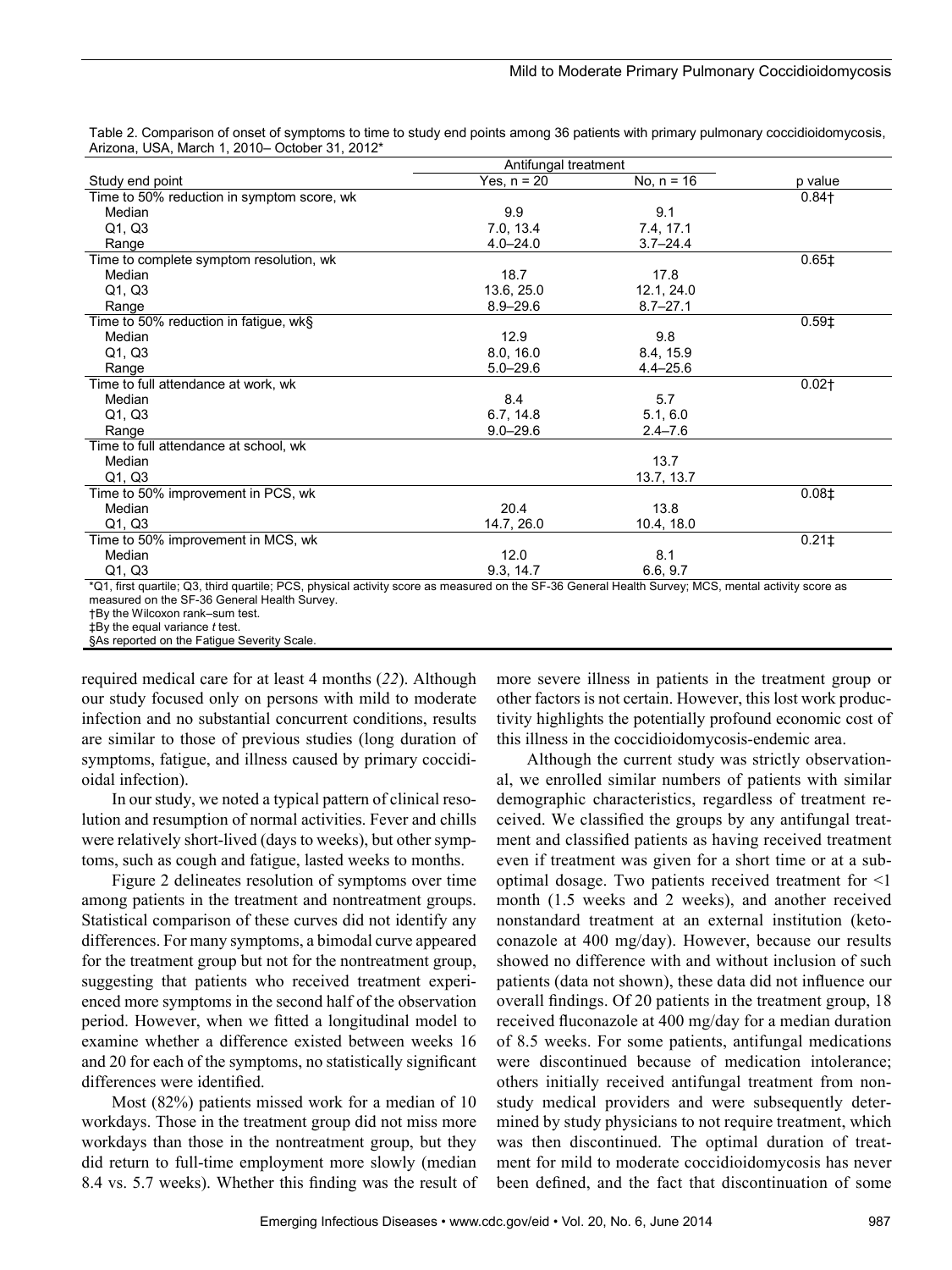

Figure 2. Presence of coccidioidomycosis symptoms from time of symptom onset, by treatment group, Arizona, USA, March 1, 2010–October 31, 2012. The graphs represent the percentages of patients who reported each symptom, from the time since onset of symptomatic illness. Solid lines and filled circles indicate the nontreatment group, and dashed lines and open circles indicate the treatment group. The vertical line indicates time of symptom onset. The circles to the left of the vertical line indicate the presence of symptoms at any time, including before study enrollment.

antifungal medications occasionally preceded complete resolution of prolonged symptoms (e.g., occasional cough or prolonged fatigue) reflected the practices of our clinical investigators. Neither study design nor study power enabled identification of small differences in the clinical courses of disease among patients in the treatment versus nontreatment groups. However, we did not identify any clinical end points that showed a benefit to patients in the treatment group, who were statistically more symptomatic according to symptom score at study enrollment. Our results are similar to those of Ampel et al. (*11*), who found that patients in treatment and nontreatment groups reached 50% symptom reduction at the same time.

Patients in this study began receiving antifungal treatment at a median of 21 days from the onset of coccidioidomycosis symptoms. Most patients sought care from their medical providers within days of symptom onset, but when they had no clinical response to empirically prescribed antibacterial agents, further testing identified the coccidioidal etiologic agent of disease. Therefore, the delay in early treatment probably reflects the lack of recognition of coccidioidal illness (which causes nonspecific symptoms), the lack of an early and reliable diagnostic test, or both.

Although the Infectious Diseases Society of America treatment guidelines acknowledge differences of expert opinion regarding the need to treat primary coccidioidomycosis (*23*), the guidelines suggest identifying characteristics to facilitate diagnosis of moderate to severe infection in patients who might benefit from treatment (*23*). These guidelines recommend possible antifungal treatment for patients with symptoms lasting >2 months, night sweats >3 weeks, weight loss of  $>10\%$ , inability to work, serologic complement fixation titer >1:16, bilateral infiltrates or involvement of at least one half of 1 lung, or prominent or persistent hilar adenopathy (*23*). In retrospect, many of the patients in our nontreatment group met  $\geq 1$  of these criteria, yet their illness resolved no more slowly than that of patients in the treatment group; this finding mandates further study to determine which patients with mild to moderate pulmonary coccidioidomycosis will benefit from antifungal treatment.

One challenge posed by previous and current studies is the lack of tests sensitive enough to identify coccidioidal infection early in its course. All current serologic tests take a few weeks to several weeks to show positivity (*24*). Because of potential diagnostic delays resulting from delayed seroconversion or the lack of clinical recognition of primary pulmonary coccidioidomycosis, patients received a diagnosis, received treatment, and were enrolled in the study at variable points relative to illness onset, which was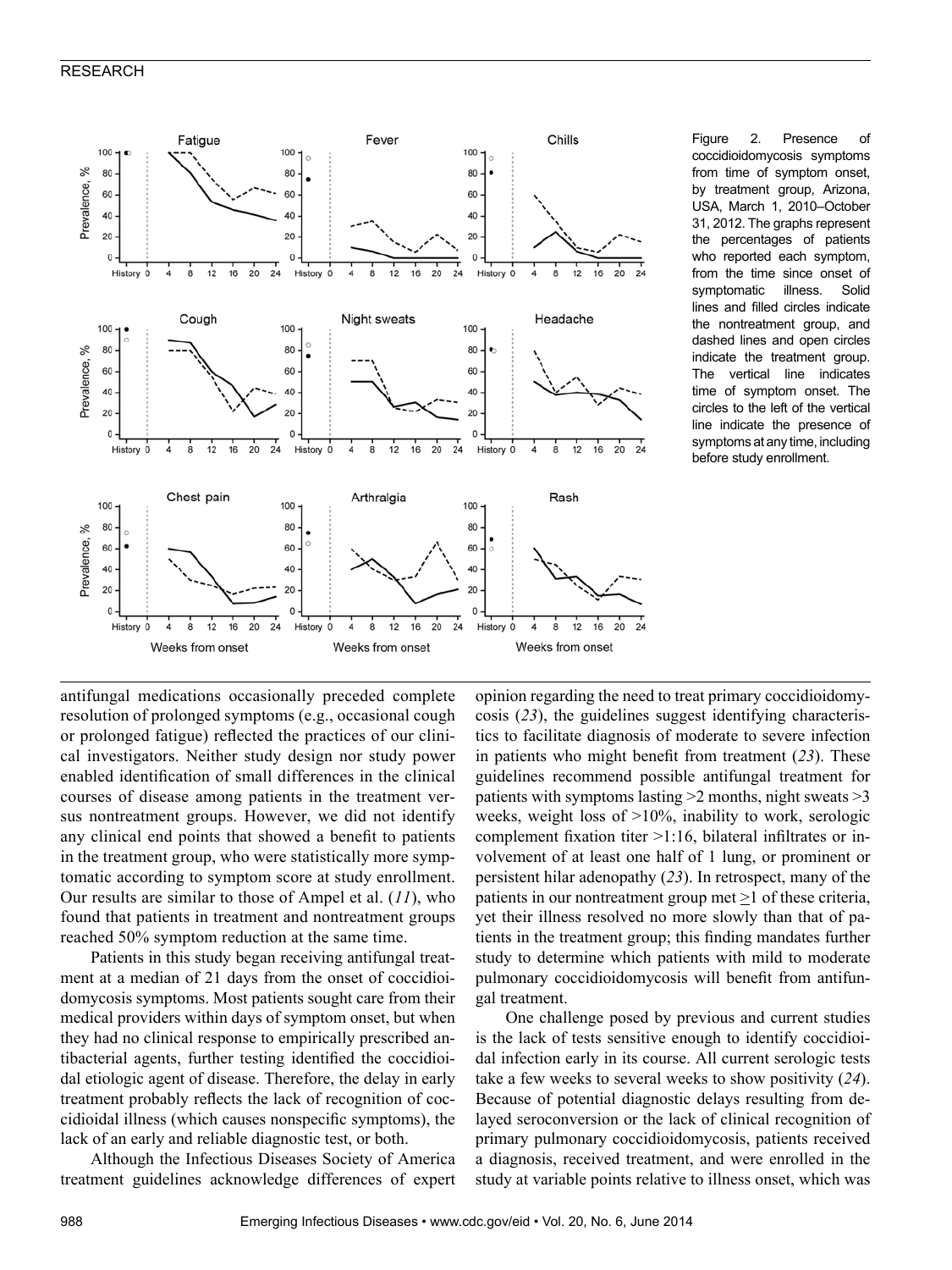|                                                                                           | No. (%) patients              |                  |                   |                      |                   |  |  |  |
|-------------------------------------------------------------------------------------------|-------------------------------|------------------|-------------------|----------------------|-------------------|--|--|--|
| Symptom*                                                                                  | Week 4, $n = 20$ <sup>+</sup> | Week $8, n = 36$ | Week $12, n = 35$ | Week $16$ , $n = 31$ | Week 24, $n = 27$ |  |  |  |
| Fatigue‡                                                                                  | 20 (100)                      | 33 (92)          | 22 (66)           | 16 (52)              | 13 (48)           |  |  |  |
| Fever                                                                                     | 4(25)                         | 8(22)            | 3(9)              | (3)                  | 1(4)              |  |  |  |
| Chills                                                                                    | 7 (35)                        | 11(31)           | 3(9)              | (3)                  | 2(7)              |  |  |  |
| Cough                                                                                     | 17 (85)                       | 30(83)           | 20(57)            | 10 (32)              | 9(33)             |  |  |  |
| Night sweats                                                                              | 12 (60)                       | 22(61)           | 9(26)             | 8(26)                | 6(22)             |  |  |  |
| Headache                                                                                  | 13 (65)                       | 14 (39)          | 17 (49)           | 10(32)               | 7(26)             |  |  |  |
| Chest pain                                                                                | 11 (55)                       | 15 (42)          | 10(29)            | 4(13)                | 5(19)             |  |  |  |
| Arthralgia                                                                                | 10(50)                        | 16 (44)          | 11(31)            | 7(23)                | 7 (26)            |  |  |  |
| Rash                                                                                      | 11 (55)                       | 14 (39)          | 10(29)            | 4 (13)               | 5(19)             |  |  |  |
| *As reported by patients responding directly to a question about presence of the symptom. |                               |                  |                   |                      |                   |  |  |  |
| †Sixteen patients had not yet enrolled in the study by the fourth week of symptom onset.  |                               |                  |                   |                      |                   |  |  |  |
| ±By direct question for presence of fatigue, not by Fatigue Severity Score.               |                               |                  |                   |                      |                   |  |  |  |

Table 3. Symptoms reported after onset of coccidioidal illness among 36 patients with primary pulmonary coccidioidomycosis, Arizona, USA, March 1, 2010–October 31, 2012

typically 4–7 weeks. Therefore, the end points of the study were normalized to symptom onset.

Some potential participants were excluded from the study for lack of any positive serologic results other than detection of IgM by enzyme immunoassay. For some, an IgG response might have been inhibited by preexisting treatment with fluconazole, which has been reported (*25*). For others, detection of IgM by enzyme immunoassay might have been associated with false positivity, although published reports are divided on this point (*26*,*27*). Thus, in our effort to ensure that all study participants truly had coccidioidomycosis, we might have excluded patients with an incomplete serologic response.

Other limitations of this study are noteworthy. The study is small because we were able to identify and study only 36 patients within the given time frame. During enrollment, we recognized that some patients with typical signs and symptoms and coccidioidal seroconversion lacked identifiable abnormalities on chest radiographs early in their illness or had typical radiographic abnormalities but no definitive serologic test results. Thus, we probably excluded patients who had even milder forms of infection. Other enrollment difficulties included a delay to recognition and diagnosis beyond 2 months of illness, restrictive exclusion criteria, and the requirement for frequent followup visits at specific times over an extended period. Study dropout was a problem because the study was long, repetitive, and time intensive. Although most (27/36 [75%]) patients continued in the study through week 24 of their illness, 9 (25%) did not, which resulted in low numbers at the end of the study and reduced percentages of patients with various symptoms. More dropouts came from the treatment than the nontreatment group (7 vs. 2), and some patients dropped out before becoming asymptomatic. Last, if a patient's symptoms had a different cause (e.g., viral bronchitis or fluconazole-related rash) during follow-up, their symptoms might have been misinterpreted by the patient and reported as coccidioidal symptoms; therefore, our results must be interpreted with caution.

Our study cohorts were selected for the absence of concurrent illnesses that might otherwise have affected manifestations or outcomes of coccidioidal illness, which might have given them the best possible course of illness resolution. We also enrolled primarily White patients (reflecting the 85% White [non-Hispanic] population of Maricopa County [*28*] and the proportion of White patients with coccidioidal infection reported to the Arizona Department of Health Services [82%] [*29*]); disseminated infection is generally less likely to develop in members of this group than in members of other racial or ethnic groups (e.g., Africans or Filipinos) (*30*). This narrow cohort limits the generalizability of our findings to other patient groups.

In conclusion, we believe that mild to moderate primary pulmonary coccidioidomycosis is a consequential illness that affects numerous persons residing in or traveling to the disease-endemic area. Our detailed description of patients with mild to moderate signs and symptoms of infection and the slow resolution of those signs and symptoms over time can better inform diagnosis, treatment, and prognosis for patients with coccidioidomycosis. Although we found no benefit from antifungal treatment, the study was neither designed nor powered to optimally address that issue. Given that the coccidioidal illness is substantial and prolonged, further study is warranted to optimally identify and treat this condition in such patients.

Dr Blair is an infectious diseases consultant at Mayo Clinic, Scottsdale, Arizona, and a professor of medicine at Mayo Clinic College of Medicine. Her research interests include the study of coccidioidomycosis in immunosuppressed and healthy hosts.

#### **References**

- 1. Sunenshine RH, Anderson S, Erhart L, Vossbrink A, Kelly PC, Engelthaler D, et al. Public health surveillance for coccidioidomycosis in Arizona. Ann N Y Acad Sci. 2007;1111:96–102. Epub 2007 May 18. http://dx.doi.org/10.1196/annals.1406.045
- 2. Centers for Disease Control and Prevention. Increase in reported coccidioidomycosis: United States, 1998–2011. MMWR Morb Mortal Wkly Rep. 2013;62:217–21.